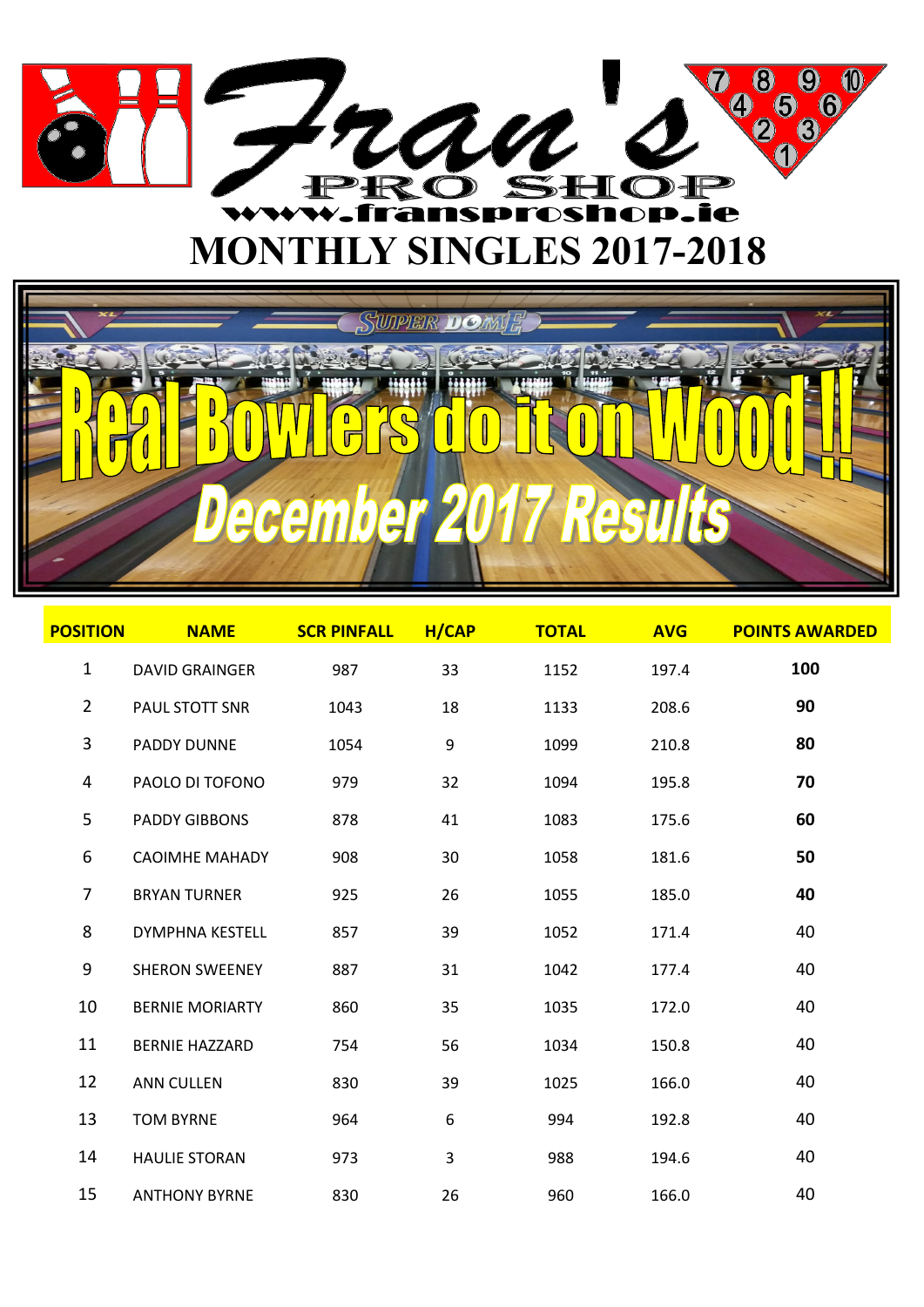

| <b>Paul Stott Snr vs Paolo Di Tofono</b> |  |
|------------------------------------------|--|
|                                          |  |
| 218<br>236<br><b>WINNER!!</b>            |  |
| <b>Paddy Gibbons vs Dave Grainger</b>    |  |
| 245<br>220<br><b>WINNER!!</b>            |  |



1st : Paddy Gibbons 2nd : Paolo Di Tofono 3rd : Dave Grainger 4th : Paul Stott Snr

## **Congratulations to all prize winners !!**